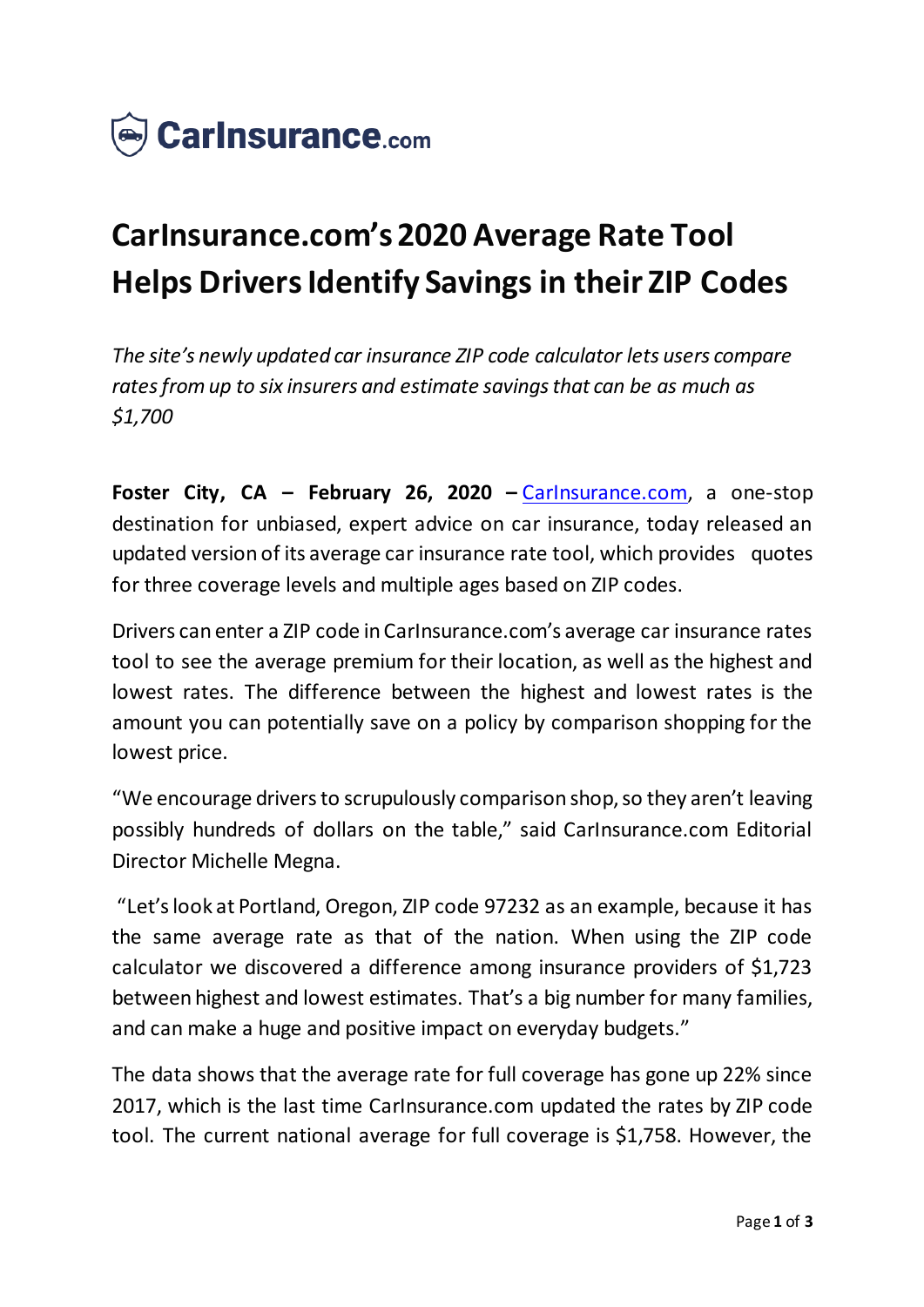state-required minimum coverage is up just 4% since 2017, and standard liability limits have gone up 16%.

By comparison shopping, the average savings for a full coverage policy is up to \$1,647, based on CarInsurance.com's analysis of rates for nearly every ZIP code in the country

## **Why focus on ZIP codes**

ZIP codes tell insurers the risk level to cover consumers, based on the number and severity of car insurance claims in a local area. While factors like the driver's age, driving record and kind of car are also factored in, the ZIP code surprisingly reigns supreme.

CarInsurance.com finds that the most expensive ZIP codes are in Detroit (48226), New York City (11212), and New Orleans (70117). The least expensive are located in Bridgewater (ME - 04735), Lebanon (NH - 03766) St. Mary's (OH – 45885) and Blacksburg (VA - 24060)

Use the [ZIP Code Calculator](https://www.carinsurance.com/calculators/average-car-insurance-rates.aspx) and read the full report on CarInsurance.com. Michelle Megna is available to comment on how consumers can save money when shopping for auto insurance.

## **About CarInsurance.com**

[CarInsurance.com](https://www.carinsurance.com/) is owned and operated by QuinStreet, Inc. (Nasdaq: [QNST\)](https://www.nasdaq.com/symbol/qnst), a pioneer in delivering online marketplace solutions to match searchers with brands in digital media.

QuinStreet is committed to providing consumers and businesses with the information and tools they need to research, find and select the products and brands that meet their needs. CarInsurance.com is a member of the company's expert research and publishing division.

CarInsurance.com is a one-stop online destination for car insurance information, providing unbiased, expert advice on how to shop for insurance plans, what consumers should pay and what coverage they can get from a policy.